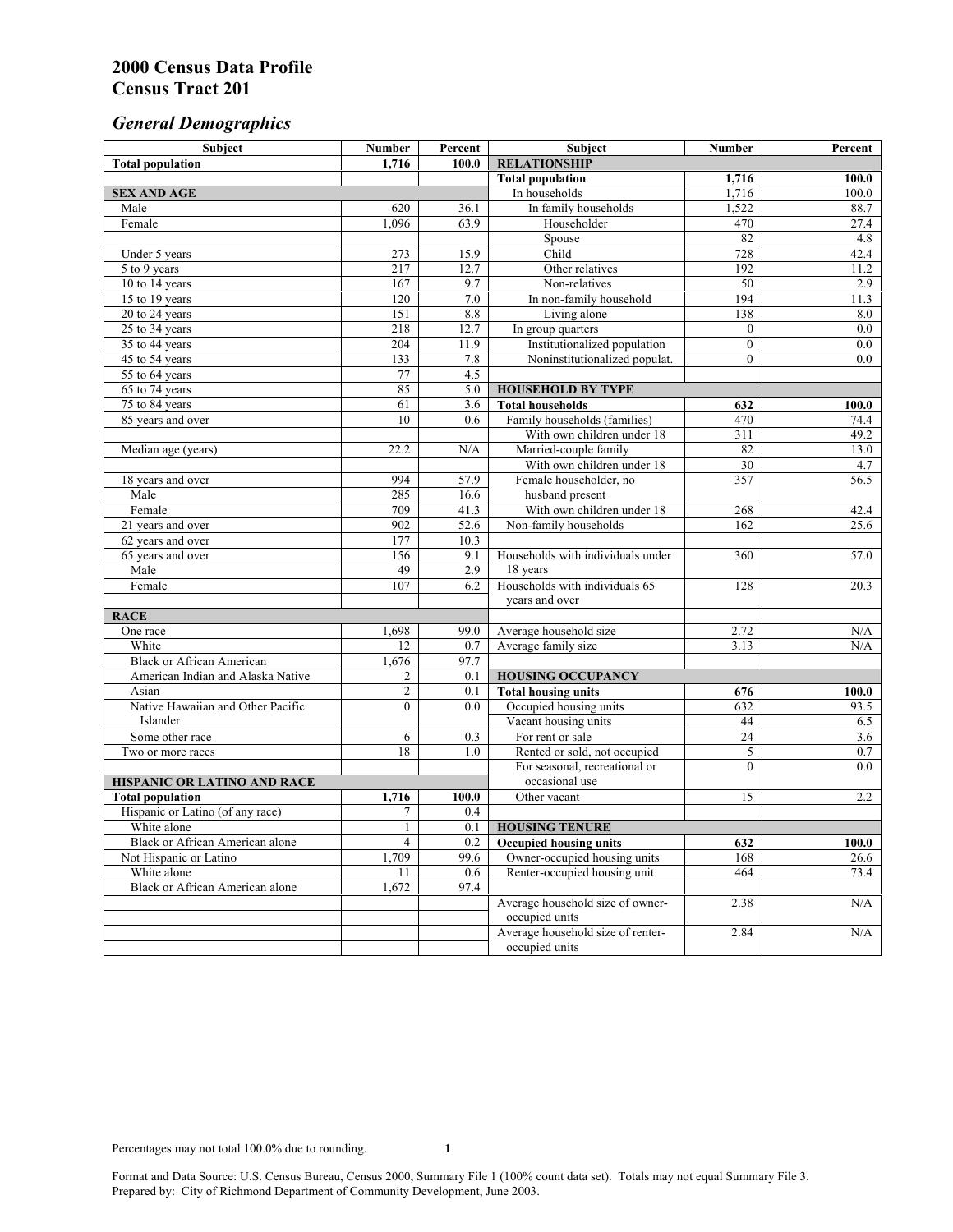# *Social Characteristics*

| <b>Subject</b>                              | <b>Number</b>            | Percent | <b>Subject</b>                         | <b>Number</b>  | Percent |
|---------------------------------------------|--------------------------|---------|----------------------------------------|----------------|---------|
| <b>SCHOOL ENROLLMENT</b>                    | <b>RESIDENCE IN 1995</b> |         |                                        |                |         |
| Population 3 years and over enrolled in     | 564                      | 100.0   | Population 5 years and over            | 1,381          | 100.0   |
| school                                      |                          |         | Same house in 1995                     | 629            | 45.5    |
| Nursery school, preschool                   | 55                       | 9.8     | Different house in the U.S. in         | 742            | 53.7    |
| Kindergarten                                | 58                       | 10.3    | 1995                                   |                |         |
| Elementary school (grades 1-8)              | 281                      | 49.8    | Same county                            | 554            | 40.1    |
| High school (grades 9-12)                   | 101                      | 17.9    | Different county                       | 188            | 13.6    |
| College or graduate school                  | 69                       | 12.2    | Same state                             | 121            | 8.8     |
|                                             |                          |         | Different state                        | 67             | 4.9     |
| <b>EDUCATIONAL ATTAINMENT</b>               |                          |         | Elsewhere in 1995                      | 10             | 0.7     |
| Population 25 years and over                | 739                      | 100.0   |                                        |                |         |
| Less than 9 <sup>th</sup> grade             | 45                       | 6.1     | NATIVITY AND PLACE OF BIRTH            |                |         |
| $9th$ to $12th$ grade, no diploma           | 316                      | 42.8    | <b>Total population</b>                | 1,640          | 100.0   |
| High school graduate (includes equivalency) | 195                      | 26.4    | Native                                 | 1.622          | 98.9    |
| Some college, no degree                     | 167                      | 22.6    | <b>Born</b> in United States           | 1,612          | 98.3    |
| Associate degree                            | 9                        | 1.2     | State of residence                     | 1.432          | 87.3    |
| Bachelor's degree                           | $\mathbf{0}$             | 0.0     | Different state                        | 180            | 11.0    |
| Graduate or professional degree             | $\overline{7}$           | 0.9     | Born outside United States             | 10             | 0.6     |
| Percent high school graduate or higher      | 51.2%                    | N/A     | Foreign born                           | 18             | 1.1     |
| Percent bachelor's degree or higher         | 0.9%                     | N/A     | Entered 1990 to March 2000             | 10             | 0.6     |
|                                             |                          |         | Naturalized citizen                    | 10             | 0.6     |
| <b>MARITAL STATUS</b>                       | Not a citizen            | 8       | 0.5                                    |                |         |
| Population 15 years and over                | 1,019                    | 100.0   |                                        |                |         |
| Never married                               | 523                      | 51.3    | <b>REGION OF BIRTH OF FOREIGN BORN</b> |                |         |
| Now married, not including separated        | 223                      | 21.9    | Total (excluding born at sea)          | 18             | 100.0   |
| Separated                                   | 103                      | 10.1    | Europe                                 | $\overline{0}$ | 0.0     |
| Widowed                                     | 68                       | 6.7     | Asia                                   | $\overline{0}$ | 0.0     |
| Female                                      | 57                       | 5.6     | Africa                                 | $\theta$       | 0.0     |
| Divorced                                    | 102                      | 10.0    | Oceania                                | $\theta$       | 0.0     |
| Female                                      | 79                       | 7.8     | Latin America                          | 18             | 100.0   |
|                                             |                          |         | Northern America                       | $\theta$       | 0.0     |
| <b>GRANDPARENTS AS CAREGIVERS</b>           |                          |         |                                        |                |         |
| Grandparent living in household with        | 78                       | 100.0   | <b>LANGUAGE SPOKEN AT HOME</b>         |                |         |
| one or more own grandchildren under 18      |                          |         | Population 5 years and over            | 1,381          | 100.0   |
| years                                       |                          |         | English only                           | 1,342          | 97.2    |
| Grandparent responsible for grandchildren   | 37                       | 47.4    | Language other than English            | 39             | 2.8     |
|                                             |                          |         | Speak English less than                | 19             | 1.4     |
| <b>VETERAN STATUS</b>                       |                          |         | "very well"                            |                |         |
| Civilian population 18 years and over       | 965                      | 100.0   | Spanish                                | 13             | 0.9     |
| Civilian veterans                           | 57                       | 5.9     | Speak English less than                | $\theta$       | 0.0     |
|                                             |                          |         | "very well"                            |                |         |
| <b>DISABILITY STATUS OF THE CIVILIAN</b>    | Other Indo-European      | 19      | 1.4                                    |                |         |
| NONINSTITUTIONALIZED POPULATION             | languages                |         |                                        |                |         |
| Population 5 to 20 years                    | 503                      | 100.0   | Speak English less than                | 19             | 1.4     |
| With a disability                           | 71                       | 14.1    | "very well"                            |                |         |
| Population 21 to 64 years                   | 768                      | 100.0   | Asian and Pacific Island               | $\theta$       | 0.0     |
| With a disability                           | $\overline{311}$         | 40.5    | languages                              |                |         |
| Percent employed                            | 46.3%                    | N/A     | Speak English less than                | $\mathbf{0}$   | 0.0     |
| No disability                               | 457                      | 59.5    | "very well"                            |                |         |
| Percent employed                            | 46.2%                    | N/A     | Other Languages                        | $\tau$         | 0.5     |
| Population 65 years and over                | 110                      | 100.0   | Speak English less than                | $\mathbf{0}$   | 0.0     |
| With a disability                           | 50                       | 45.5    | "very well"                            |                |         |

Format and Data Source: U.S. Bureau of the Census, Census 2000, Summary File 3 (sample data set). Totals may not equal Summary File 1 due to rounding.

Prepared by: City of Richmond Department of Community Development, June 2003.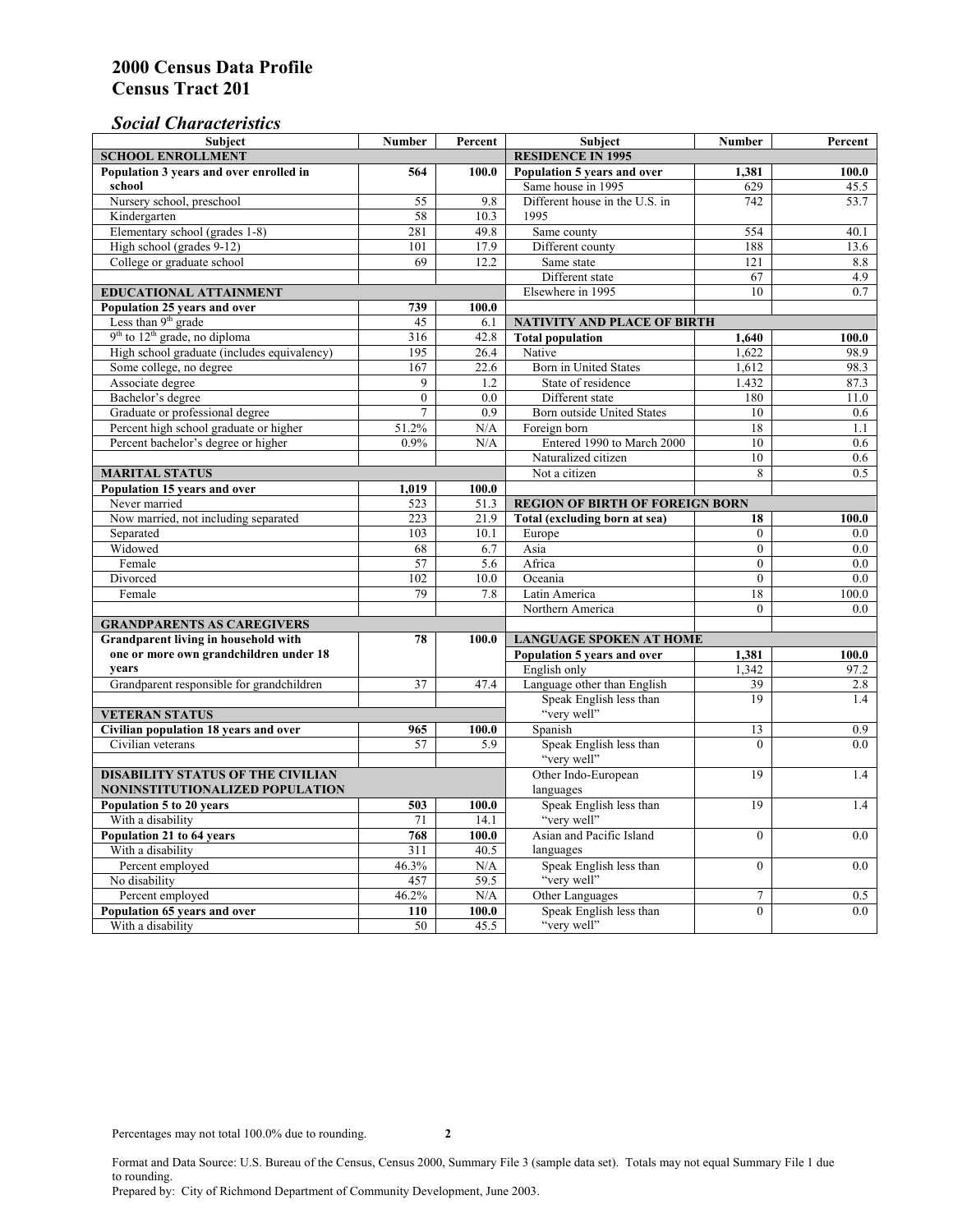#### *Economic Characteristics*

| Subject                                                                                | <b>Number</b>    | Percent     | Subject                                                                    | <b>Number</b>    | Percent          |
|----------------------------------------------------------------------------------------|------------------|-------------|----------------------------------------------------------------------------|------------------|------------------|
| <b>EMPLOYMENT STATUS</b>                                                               |                  |             | <b>INCOME IN 1999</b>                                                      |                  |                  |
| Population 16 years and over                                                           | 997              | 100.0       | <b>Households</b>                                                          | 594              | 100.0            |
| In labor force                                                                         | 553              | 55.5        | Less than \$10,000                                                         | 278              | 46.8             |
| Civilian labor force                                                                   | 553              | 55.5        | \$10,000 to \$14,999                                                       | 49               | 8.2              |
| Employed                                                                               | 417              | 41.8        | \$15,000 to \$24,999                                                       | 98               | 16.5             |
| Unemployed                                                                             | 136              | 13.6        | \$25,000 to \$34,999                                                       | 81               | 13.6             |
| Percent of civilian labor force                                                        | 24.6%            | N/A         | \$35,000 to \$49,999                                                       | 42               | 7.1              |
| <b>Armed Forces</b>                                                                    | $\mathbf{0}$     | 0.0         | \$50,000 to \$74,999                                                       | $\overline{15}$  | 2.5              |
| Not in labor force                                                                     | 444              | 44.5        | \$75,000 to \$99,999                                                       | 24               | 4.0              |
| Females 16 years and over                                                              | 710              | 100.0       | \$100,000 to \$149,999                                                     | $\tau$           | 1.2              |
| In labor force                                                                         | 392              | 55.2        | \$150,000 to \$199,999                                                     | $\mathbf{0}$     | 0.0              |
| Civilian labor force                                                                   | 392              | 55.2        | \$200,000 or more                                                          | $\mathbf{0}$     | 0.0              |
| Employed                                                                               | 312              | 43.9        | Median household income (dollars)                                          | 11,484           | N/A              |
| Own children under 6 years                                                             | 275              | 100.0       |                                                                            |                  |                  |
| All parents in family in labor force                                                   | 150              | 54.5        | With earnings                                                              | 436              | 73.4             |
|                                                                                        |                  |             | Mean earnings (dollars)                                                    | 18,388           | N/A              |
| <b>COMMUTING TO WORK</b>                                                               |                  |             | With Social Security income                                                | 97               | 16.3             |
| Workers 16 years and over                                                              | 393              | 100.0       | Mean Social Security income                                                | 6,868            | N/A              |
| Car, truck, or van - drove alone                                                       | 174              | 44.3        | (dollars)                                                                  |                  |                  |
| Car, truck, or $van - carpooled$                                                       | 124              | 31.6        | With Supplemental Security income                                          | 91               | 15.3             |
| Public transportation (including taxicab)                                              | 66               | 16.8        | Mean Supplemental Security                                                 | 7,540            | N/A              |
| Walked                                                                                 | 17               | 4.3         | income (dollars)                                                           |                  |                  |
| Other means                                                                            | 12               | 3.1         | With public assistance income                                              | 104              | 17.5             |
| Worked at home                                                                         | $\mathbf{0}$     | 0.0         | Mean public assistance income                                              | 1,876            | N/A              |
| Mean travel time to work (minutes)                                                     | 23.2             | N/A         | (dollars)                                                                  |                  |                  |
|                                                                                        |                  |             | With retirement income (dollars)                                           | 62               | 10.4             |
| Employed civilian population 16 years and over                                         | 417              | 100.0       | Mean retirement income (dollars)                                           | 10,213           | N/A              |
| <b>OCCUPATION</b>                                                                      |                  |             |                                                                            |                  |                  |
| Management, professional, and related occupations                                      | 51               | 12.2        | <b>Families</b>                                                            | 454              | 100.0            |
| Service occupations                                                                    | 142              | 34.1        | Less than \$10,000                                                         | 203              | 44.7             |
| Sales and office occupations                                                           | 148              | 35.5        | \$10,000 to \$14,999                                                       | 38               | 8.4              |
| Farming, fishing, and forestry occupations                                             | $\boldsymbol{0}$ | 0.0         | \$15,000 to \$24,999                                                       | 81               | 17.8             |
| Construction, extraction, and maintenance                                              | $\overline{0}$   | 0.0         | \$25,000 to \$34,999                                                       | 58               | 12.8             |
| occupations                                                                            |                  |             | \$35,000 to \$49,999                                                       | 35               | 7.7              |
| Production, transportation, and material moving                                        | 76               | 18.2        | \$50,000 to \$74,999                                                       | 19               | 4.2              |
| occupations                                                                            |                  |             | \$75,000 to \$99,999                                                       | 13               | 2.9              |
|                                                                                        |                  |             | \$100,000 to \$149,999                                                     | $\overline{7}$   | 1.5              |
| <b>INDUSTRY</b>                                                                        |                  |             | \$150,000 to \$199,999                                                     | $\mathbf{0}$     | 0.0              |
| Agriculture, forestry, fishing and hunting, and                                        | $\boldsymbol{0}$ | 0.0         | \$200,000 or more                                                          | $\mathbf{0}$     | 0.0              |
| mining                                                                                 |                  |             | Median family income (dollars)                                             | 13.478           | N/A              |
| Construction                                                                           | $\boldsymbol{0}$ | 0.0         |                                                                            |                  |                  |
| Manufacturing                                                                          | 47               | 11.3        | Per capita income (dollars)                                                | 6,483            | N/A              |
| Wholesale trade                                                                        | 8                |             |                                                                            |                  |                  |
| Retail trade                                                                           | 47               | 1.9<br>11.3 | <b>Median earnings (dollars)</b>                                           |                  |                  |
|                                                                                        | $\overline{23}$  | 5.5         | Male full-time, year-round workers<br>Female full-time, year-round workers | 25,417<br>16,048 | N/A<br>N/A       |
| Transportation and warehousing, and utilities                                          |                  |             |                                                                            |                  |                  |
| Information<br>Finance, insurance, real estate, and rental and                         | 0<br>27          | 0.0         |                                                                            | Number           | Percent          |
|                                                                                        |                  | 6.5         |                                                                            | below            | below            |
| leasing                                                                                | $\overline{4}$   |             | Subject                                                                    | poverty<br>level | poverty<br>level |
| Professional, scientific, management,<br>administrative, and waste management services |                  | 1.0         | <b>POVERTY STATUS IN 1999</b>                                              |                  |                  |
|                                                                                        |                  |             | <b>Families</b>                                                            |                  |                  |
| Educational, health and social services                                                | 150              | 36.0        |                                                                            | 217              | 48.7             |
| Arts, entertainment, recreation, accommodation and                                     | 32               | 7.7         | With related children under 18 years                                       | 202              | 66.0             |
| food services                                                                          |                  |             | With related children under 5 years                                        | 133              | 74.3             |
| Other services (except public administration)                                          | 22               | 5.3         | Families with female householder, no                                       | 200              | 60.8             |
| Public Administration                                                                  | 57               | 13.7        | husband present                                                            |                  |                  |
|                                                                                        |                  |             | With related children under 18 years                                       | 185              | 72.5             |
| <b>CLASS OF WORKER</b>                                                                 |                  |             | With related children under 5 years                                        | 116              | 71.6             |
| Private wage and salary workers                                                        | 266              | 63.8        | <b>Individuals</b>                                                         | 879              | 54.4             |
| Government workers                                                                     | 134              | 32.1        | 18 years and over                                                          | 389              | 40.3             |
| Self-employed workers in own not incorporated                                          | 17               | 4.1         | 65 years and over                                                          | 36               | 32.7             |
| business                                                                               |                  |             | Related children under 18 years                                            | 478              | 74.7             |
| Unpaid family workers                                                                  | $\overline{0}$   | 0.0         | Related children 5 to 17 years                                             | 280              | 72.4             |
|                                                                                        |                  |             | Unrelated individuals 15 years and                                         | 112              | 54.1             |
|                                                                                        |                  |             | over                                                                       |                  |                  |

Percentages may not total 100.0% due to rounding. **3** 

Format and Data Source: U.S. Bureau of the Census, Census 2000, Summary File 3 (sample data set). Totals may not equal Summary File 1 due to rounding.

Prepared by: City of Richmond Department of Community Development, June 2003.